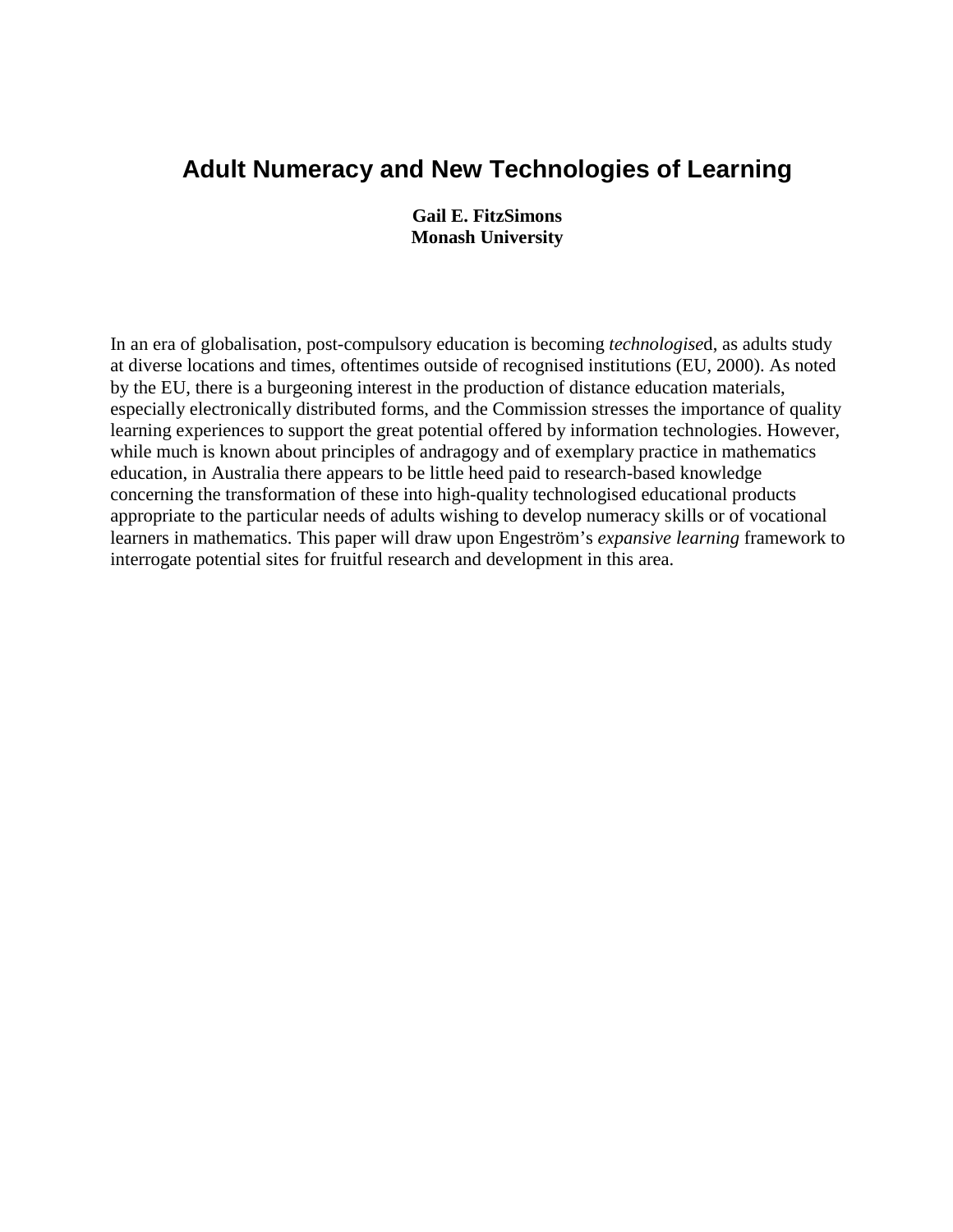# **Adult Numeracy and New Technologies of Learning**

**Gail E. FitzSimons Monash University** 

#### **Introduction**

The Australian government has policy commitments to lifelong learning, new learning technologies (NLTs), and adult numeracy, but these are being realised under discrete research and funding arrangements. In this paper I will address the relationships between adult numeracy and lifelong learning, and between adult numeracy and NLTs. I then describe a research project designed to meld these disparate policies, to synthesise the diverse literatures in order to inform the key Activity groups of potential users (students and teachers) and producers.

## **Numeracy and Lifelong Learning**

The changing nature of work is a multifaceted issue of enormous concern and relevance as globalisation and new technologies impact on the individual and collective lives of adults. These require "increased competences, the development of new skills and the capacity to adapt productively to the continuously changing demands of employment throughout working life" (UNESCO, 1997, p 8). In Australia there have been concerted efforts at encouraging lifelong education among the adult population. These have largely been focused upon a social marketing strategy (e.g., ANTA, 1999, 2000a) — an important subject for research at the macro level of policy and planning, but the strategy ignores the meso- and micro-level issues of recontextualising knowledge and 'transmitting' it to students (Bernstein 1996).

Key international theoretical debates about the nature and function of generic skills have been influential in Australia (e.g. Kearns 2001). There is a swell of voices calling for Australia to become a knowledge economy, to make the most of its human capital. One significant area to emerge in recent years is research into literacy and numeracy practices in restructuring workplaces, especially in relation to automation, emerging communications technologies, and new approaches to workplace organisation and management (FitzSimons 2000). Accordingly, the Federal Government is committed to a policy of encouraging adult numeracy, as well as technological and other literacies, in adult and vocational education. However, the concept of numeracy is contested.

In recent reviews of numeracy published by ANTA's research arm, the National Centre for Vocational Education Research [NCVER], there are no clear definitions of what is meant by numeracy, except as a subset of literacy skills: "literacy includes the recognition of numbers and basic mathematical signs and symbols within text" (Falk and Millar 2001, p 9). Watson, Nicholson, and Sharplin (2001) declare that attempts at a single definition are relatively futile, and ANTA is quoted to define numeracy merely as calculations needed in the workplace (Sanguinetti and Hartley 2000). In the Kearns review, which stresses an increasing demand for generic skills, the word *numeracy* occurs several times, but the concept is neither defined nor problematised. Numeracy, in relation to basic skills, is assumed to be an important pre-requisite for employability. However it may be defined, it cannot be assumed that (potential) workers enrolled in VET courses have high levels of numeracy — often due to reasons beyond their control.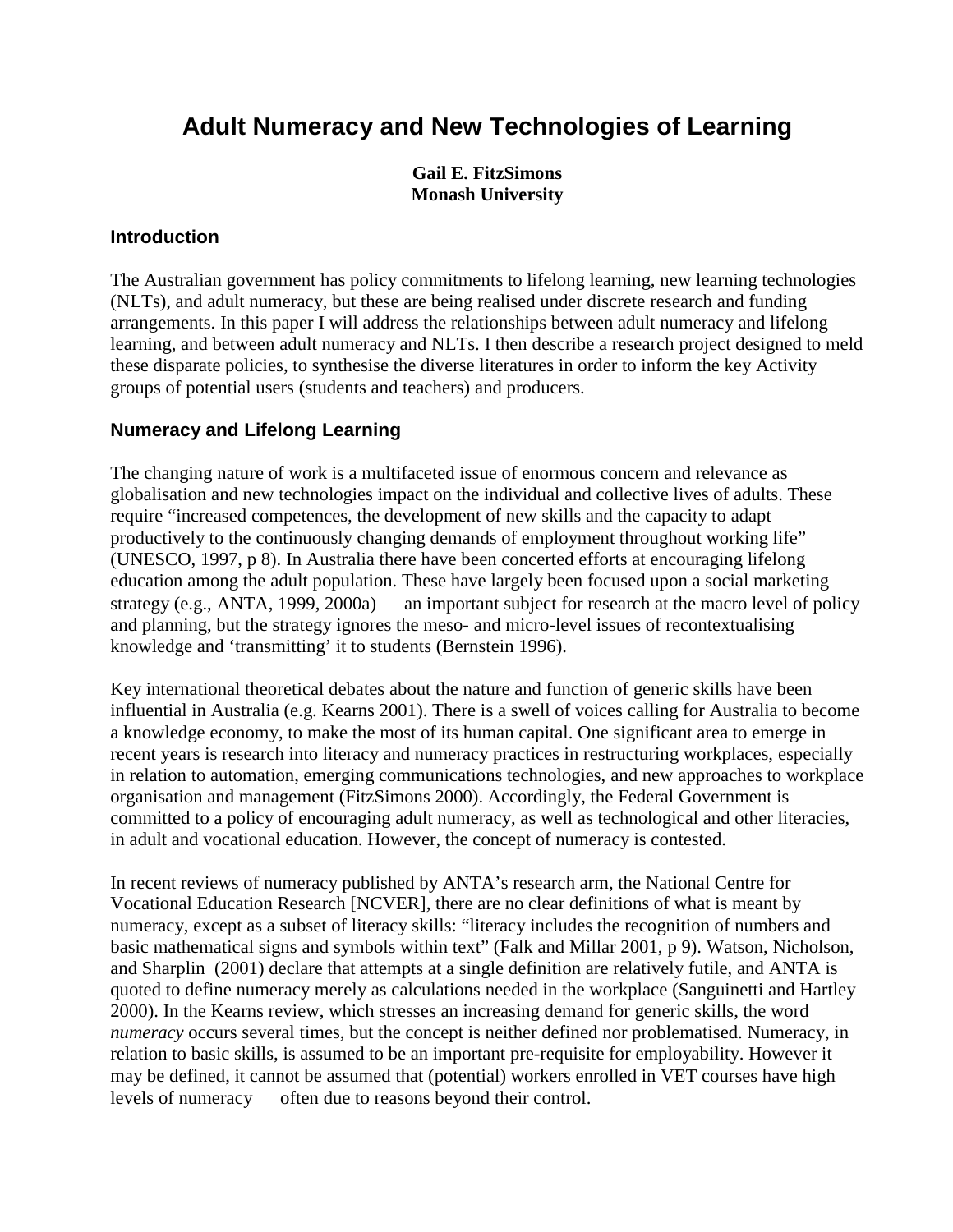The fact that these ANTA review documents are premised upon literacy and numeracy being taught together and integrated into workplace training results in them being treated as a single entity throughout these reviews of research, and in a related guide for practitioners (ANTA 2000b). Even the Falk and Millar (2000) review treats numeracy as an appendix to literacy; neither author has an established reputation in the inter/national mathematics education research community. Sanguinetti and Hartley (2000) have identified a range of problems which arise from this situation, including:

- Implicit numeracy competencies in industry standards require a high degree of analytical sophistication and educational expertise … not all Enterprise-Based trainers nor workplace trainers have such expertise. Often buried in training packages, literacy and numeracy competencies need to be made more explicit. (p 33).
- The assessment-driven model minimises need for teaching or support; there are limited opportunities for development of underpinning skills. More holistic and structured approaches are required (p 34).

By contrast, this view of numeracy as imbricated with literacy, where the word 'mathematics' is *never* used at all, is not supported by the international mathematics education research community which distinguishes between mathematics and numeracy, yet maintains that numeracy must be underpinned by mathematical knowledge of an appropriate kind (e.g. Evans 2000; Steen (ed) 2001). The OECD *Programme for International Student Assessment* (PISA) [http://www.pisa.oecd. org/math/mathm.htm] is firmly committed to mathematical literacy as a scale independent of reading literacy and scientific literacy for school students; the international *Adult Literacy and Lifeskills* [ALL] project's numeracy document [available from http://www.alm-online.org/], likewise. In these studies, numeracy is taken to be much broader than facility with numbers or basic arithmetic, and includes spatial and quantitative (statistical) literacy. (See FitzSimons, in press, for further discussion of the contested nature of numeracy.)

Klein (2000) considers numeracy not as a thing to be possessed, but as a capacity for action. Thus, in relation to numeracy, democratic power depends upon access to mathematical knowledge information selectively derived from a range of possibilities and which is capable of being interpreted and understood — access to which is also unequally distributed. Klein argues that "numerate behaviour reflects a certain agency with mathematics and comprises intellectual and social aspects of knowing mathematics" (Klein 2000, p 76). Throughout the Kearns (2000) report, there was a stress on problem solving, systems thinking, and analytic skills (generic numeracies, according to Buckingham, 1997). These are essentially mathematical cognitive skills and, I assert, cannot develop into agentic behaviours unless there is strong underpinning disciplinary knowledge to support them (FitzSimons 2000, 2001).

## **Technology and Adult Numeracy Education**

In an era of globalisation, education is becoming *technologised*, as adults study at diverse locations and times, often outside recognised institutions (EU 2000). As noted by the EU, there is a burgeoning interest in the production of distance education materials, especially electronically distributed forms, and the Commission stresses the importance of quality learning experiences to support the great potential offered by information technologies. However, while much is known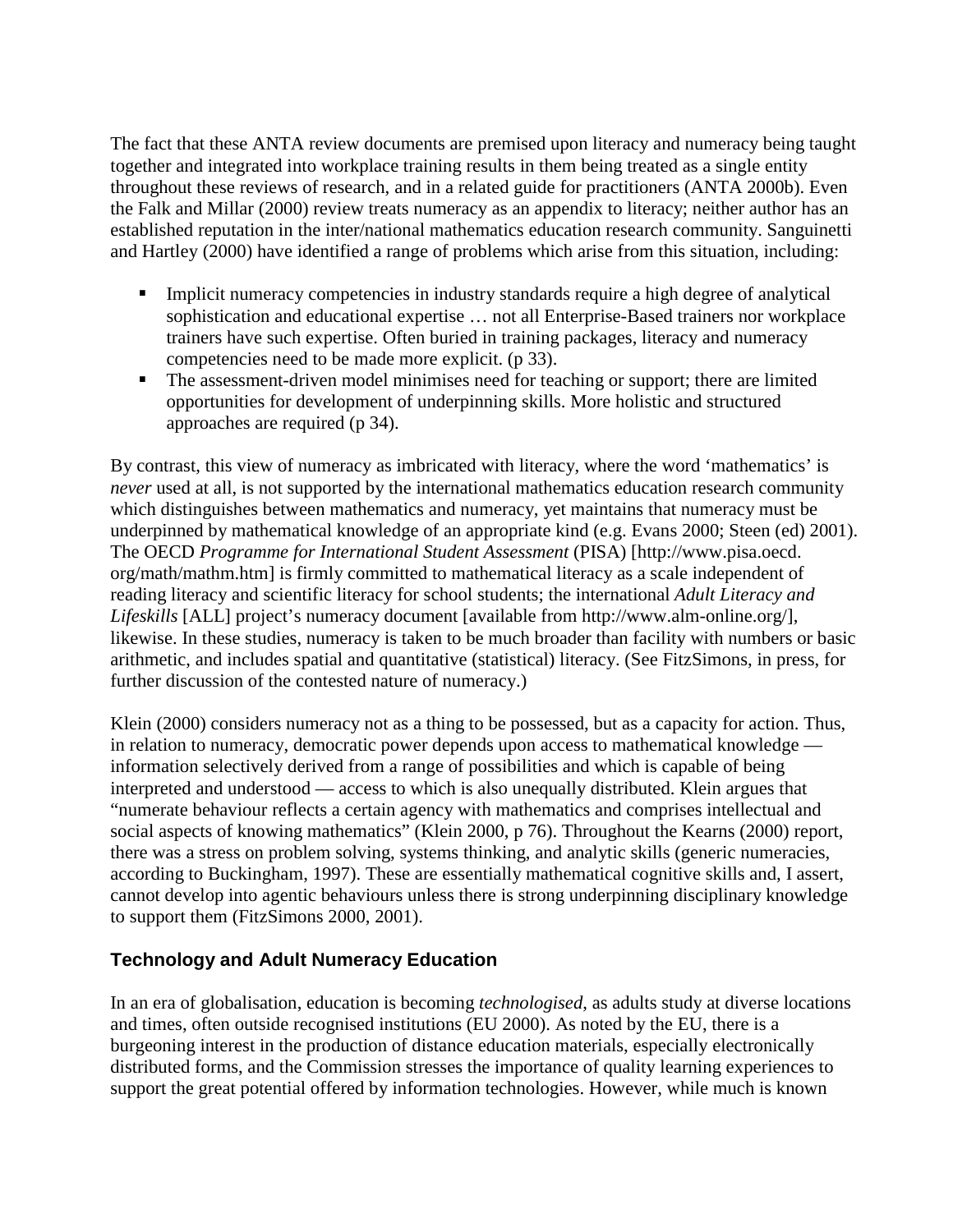about principles of andragogy and of exemplary practice in mathematics education, in Australia there is a dearth of research-based knowledge about how to transform these into high-quality technologised educational products.

In Australia, as internationally, there is a burgeoning research into technologies of education (e.g. Brennan, McFadden and Law 2001; Felix 2001, Harper, Hedberg, Bennett, and Lockyer 2000), but little of the literature is specifically related to mathematics education. (A case study in Alexander and McKenzie 1998, is one exception.) On the other hand, research into mathematics education and technology is mostly located within the mathematics classroom (e.g. Galbraith and Haines, 1998; Lagrange 2000; Trouche 2000; TWIN 1999). Few researchers (e.g. Pickard and Cock 1997; Vanhille and D'Halluin 1997) have considered the impact of new teaching technologies as a medium for teaching mathematics in situations comparable to distance education, where the learner is (or may be) remote from the teacher in space and/or time. Australian adult and vocational education students may be working with a numeracy tutor who is qualified only as a literacy tutor or a workplace trainer with no post-school mathematics or mathematics education qualification. Lifelong education in mathematics needs to consider relationships with the affective domain of adults as well as the cognitive domain (FitzSimons, Coben, and O'Donoghue, in press; FitzSimons and Godden 2000).

The Kearns (2000) report stressed the need for workers to be competent in working with new technologies. Internationally, there is a burgeoning interest in the integration of technology as a tool for mathematics learning; much has been written about the use of scientific and graphic calculators; computer graph and geometry programs, and so forth. However, while much is known about principles of pedagogy and exemplary practice in mathematics education, it is unlikely to be enacted in classrooms or training sites where the teacher or trainer has little or no competence or confidence in using, or teaching with, these tools.

Clearly the issues of lifelong education, adult and vocational numeracy, and the use of new learning technologies (NLTs) — as an innovative means of reaching learners who previously lacked access to institutional forms of adult education — all have serious and important political, economic, and social implications. For example, poor quality teaching and resources may result in (further) alienation from mathematics in learners (young and old) who lack self-confidence, raising barriers to further study and employment. One of the major recommendations in the Kearns report was to foster a willingness and a capacity to learn. This can only take place where teachers are wellprepared and supported by high quality pedagogical resources.

## **Potential Sites of Research and Development**

In order for adult numeracy teaching in Australia to be comparable to world standards the concept needs to problematised. There needs to be a clear definition based upon international research into mathematics in the workplace (e.g. Bessot and Ridgway 2000; Noss, Hoyles, and Pozzi 1998), validated under Australian conditions, complementing the work of Buckingham (1997). Such a definition would extend numeracy beyond its current historical status in Australia as a subset of literacy skills. In addition, use must be made of research into teaching adults (e.g. Coben, O'Donoghue and FitzSimons (eds) 2000; FitzSimons, O'Donoghue and Coben (eds) 2001). Only then can world class pedagogical resources be developed to support adult numeracy teachers,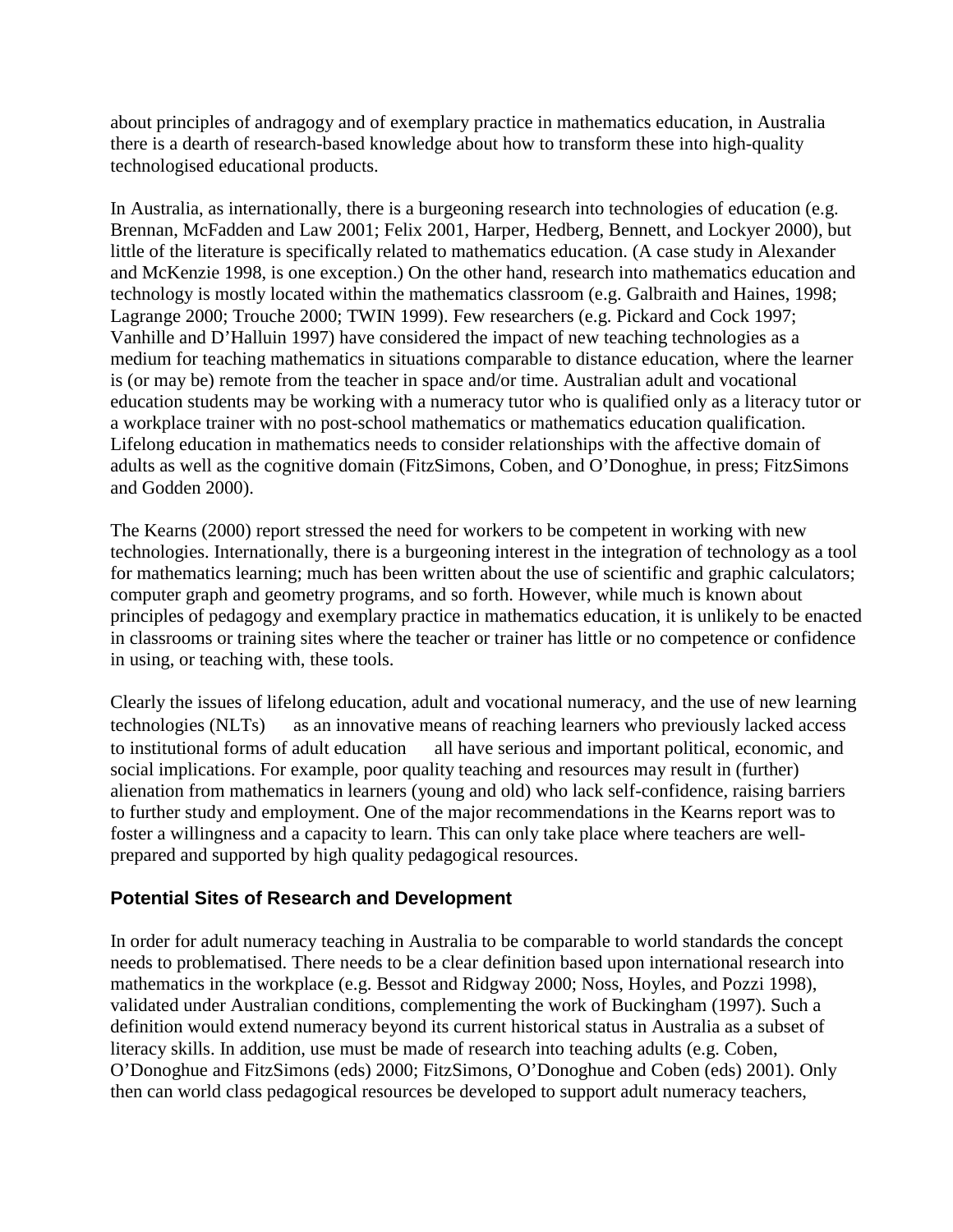trainers and students in their attempts to develop a knowledge-based economy in Australia. Much is at stake in terms of financial and opportunity costs to industry and the Australian community generally.

Building on the work of Bickmore-Brand (2001), a new methodologically sound framework needs to be developed to enable assessment of any learning package for adult and vocational numeracy whether electronic or print-based — along several dimensions. For example, it would enable determination of whether the learning package (print-based, CD-ROM, video, online, etc.):

- is sufficiently broad in *mathematics/numeracy content* and appropriate to the needs of the prospective learner in social, cultural, economic, and political terms;
- is appropriate in type and of suitable quality in terms of appropriate *pedagogies* along cognitive and affective dimensions; and
- uses *technology* appropriately as both tool for learning and means of delivery.

Engeström (1999) outlined a framework for *expansive learning* — working towards a reconceptualisation of Activity theory. He elaborated five principles to summarise Activity theory and cross-tabulated these with four questions central to any theory of learning (Table 1). In this context the concept of learner is taken broadly, to include *all* participants in the dynamic process not just the students. The five principles are: (a) Activity system as a unit of analysis interconnected activity systems; (b) Multi-voicedness — multiple views, traditions and interests, voices; (c) Historicity — historical appreciation, pressures; (d) Contradictions — historically accumulated structural tensions within and between Activity systems, struggles; and (e) Expansive cycles — qualitative transformations; questioning and deviation from established norms; in full a collaborative journey through ZPD.

|               | <b>Activity system</b><br>as a unit of<br>analysis | Multi-<br>voicedness | <b>Historicity</b> | <b>Contradictions Expansive</b> | cycles |
|---------------|----------------------------------------------------|----------------------|--------------------|---------------------------------|--------|
| Who are       |                                                    |                      |                    |                                 |        |
| learning?     |                                                    |                      |                    |                                 |        |
| Why do        |                                                    |                      |                    |                                 |        |
| they learn?   |                                                    |                      |                    |                                 |        |
| What do       |                                                    |                      |                    |                                 |        |
| they learn?   |                                                    |                      |                    |                                 |        |
| <b>How do</b> |                                                    |                      |                    |                                 |        |
| they learn    |                                                    |                      |                    |                                 |        |

## **Table 1: Expansive Learning Model**

*Source:* (Engeström 1999, p 6)

The cells in Engeström's model which are most pertinent to adult numeracy and new learning technologies are as follows. The *Activity groups* include as stakeholders: students, teachers, industry, curriculum developers, technology developers, and policy makers. Each of these groups is *multi-voiced* — that is, their lived experiences go far beyond these simple categorisations, and may overlap, with expertise of various forms distributed non-hierarchically. In other words, no adult is 'just a student'. The *historicity* dimension acknowledges that there are diverse reasons for adults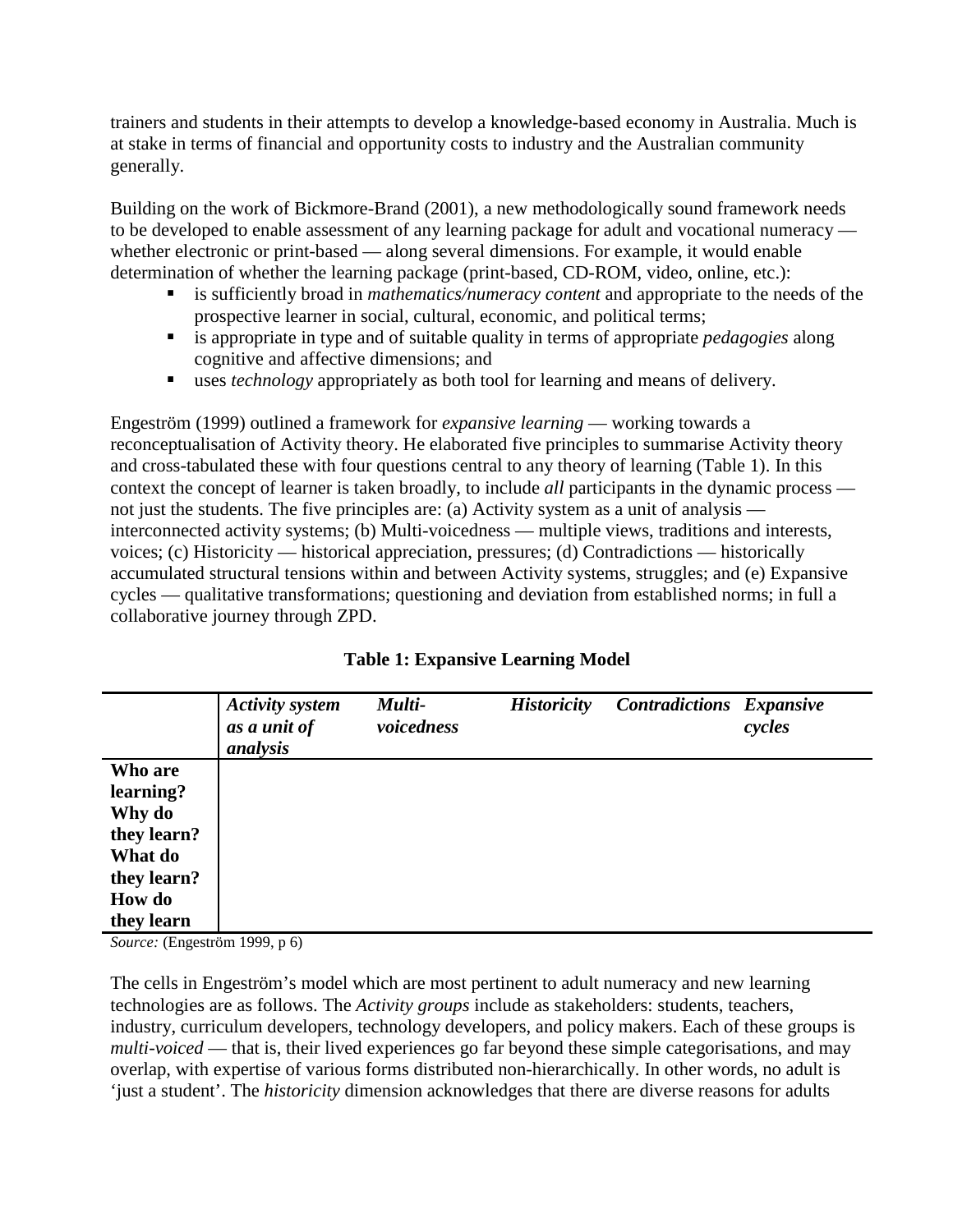needing to return to study in mathematics/numeracy, that not all numeracy teachers or trainers have a strong background in post-school mathematics (or indeed any), and that knowledge of international research in mathematics education may be lacking in those groups producing or using the technological artefacts. *Contradictions* abound in the discrepancies between policy and practice: for example in the rhetoric of lifelong learning vs. the practice of 'User pays'; or in the exhortations to raise numeracy standards in the face of chronic lack of discipline-based professional development for tutors and trainers (especially those without recognised entry-level qualifications in mathematics and mathematics education); or in the tensions between new and old curriculum and pedagogical practices in mathematics education. These are exacerbated by the superimposition of NLTs, founded upon minimal research in general (Harper et al., 2000); more particularly, in the field of mathematics education there is a burgeoning literature into the use of technology as a tool for learning as well as means of delivery, and it is this literature which is virtually ignored in the Australian VET sector at present.

A post-doctoral research project currently underway at Monash University aims to identify factors which contribute to the effective and efficient utilisation of technologies in mathematics education, primarily from the perspective of technology as an alternative means of delivery. However, the use of technology as a tool for enhancing understanding of concepts, hypothetical thinking, and interpretation of data is an integral part of this research. Accordingly, the project will synthesise research in mathematics education (including adult numeracy) and NLTs grounded in the literature of lifelong education. It will iteratively research, design, and trial a framework for the evaluation of NLTs intended as a means of distribution of mathematical knowledge to support mathematics, statistics and numeracy education for learners located in (semi)autonomous situations in relation to time and place of learning. This project will take account of Engeström's (1999) Activity groups, their multi-voicedness, historicity, and contradictions, to inform both the developers (commercial and academic) of these materials and the potential users (lecturers, teachers, tutors, industry trainers, and students). It will also take account of Engeström's four central educational questions, and work done by Brennan (2000). Based upon the dimensions of appropriateness of content, pedagogy/andragogy, and use of technology, the objectives of this project are to:

- Identify international examples of high quality mathematics education using technology as a tool and as a medium of delivery
- Identify the strategies used by the developers of these programmes which contribute towards their success (or otherwise)
- Research, design, and trial a framework for the evaluation of NLTs employed in adult and vocational numeracy education for learners in (semi)autonomous learning situations.

## **Conclusion**

This paper addresses an issue of concern to many adult students, their teachers, and learning organisations who are the potential purchasers or funders of technological artefacts: How to evaluate the quality of NLTs with regard to adult numeracy? On the other hand, curriculum developers together with technological developers might also be expected to set a priority on producing highquality materials that will give them a market advantage, intellectually and/or financially. Researchbased knowledge is of the essence in understanding the mathematics/numeracy needs of the learners, their teachers, and Australian society in general. This knowledge production and synthesis arises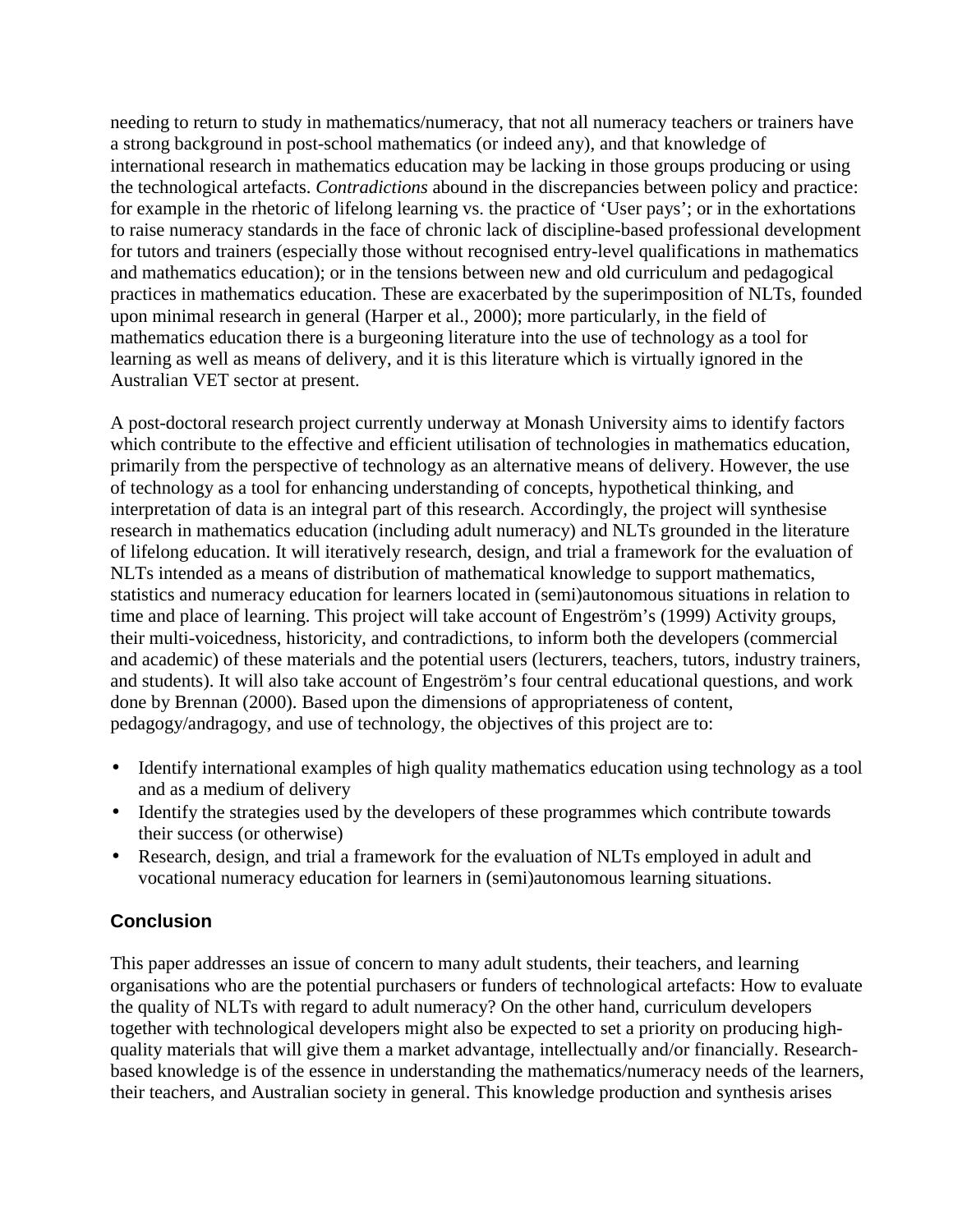from (a) deep understandings of the discipline of mathematics and its related set of numeracy skills; (b) integration of the partially overlapping fields of mathematics education and technology education; (c) knowledge of the diverse, particular groups of adult learners in relation to their past experiences of mathematics together with their foregrounds; and (d) analysis of the critical feedback that emanates from practical use of these innovative materials. According to Engeström's (1999) framework, transformative learning requires qualitative transformations, questioning and deviation from established norms, a collaborative journey through the Zones of Proximal Development of Activity groups, and expansion from isolation to collaboration, through dialogue and debate. Or, as Brennan (2000) expresses it: learning from conversations and research partnerships.

This paper is the first in a series that will evolve as data begins to be collected, with the ultimate goal of producing a multi-layered framework for the evaluation of NLTs in adult numeracy for learners in (semi)autonomous situations, with possible extensions to other post-compulsory mathematics and statistics education.

#### **References**

- Alexander, S, McKenzie, J, with Geissinger, H (1998), *An evaluation of information technology projects for university learning,* Australian Government Printing Service, Canberra.
- Australian Association of Mathematics Teachers (1997), *Final report of the Rich Interpretation of Using Mathematical Ideas and Techniques Key Competency Project,* Author, Adelaide.
- Australian National Training Authority (1999), *National marketing strategy for skills and lifelong learning Literature review* [Retrieved May 16, 2001, from the World Wide Web: http://www.anta.gov.au/lifelong/reports/Lit\_review\_Dec%2099.pdf]
- Australian National Training Authority (2000a), *A national marketing strategy for VET: Meeting client needs*. [Retrieved January 29, 2001 from the World Wide Web: http://www.anta.gov.au/lifelong Last updated 24 August 2000]
- Australian National Training Authority (2000b), *Built in not bolted on.* [Retrieved May 16, 2001 from the World Wide Web: http://www.anta.gov.au/PUBS/BuiltIn/ Built\_In\_Not\_Bolted\_On.htm]
- Bernstein, B (1996), *Pedagogy, symbolic control and identity: Theory, research, critique,* Taylor and Francis, London.
- Bessot, A, and Ridgway, J (eds) (2000), *Education for mathematics in the workplace,* Kluwer Academic Publishers, Dordrecht.
- Bickmore-Brand, J (2001) What might good practice look like in on-line teaching materials for numeracy and/or mathematics? in G E FitzSimons, J O'Donoghue, and D Coben (eds), *Adult and life-long education in mathematics: Papers from Working Group for Action 6, 9th International Congress on Mathematical Education, ICME 9* (pp 251-262), Language Australia in association with Adults Learning Mathematics – A Research Forum (ALM), Melbourne.
- Brennan, R (2000), Competing views on online delivery of education and training In F Beven, C Kanes, and D Roebuck (eds) *Learning together: Working together: Building communities for*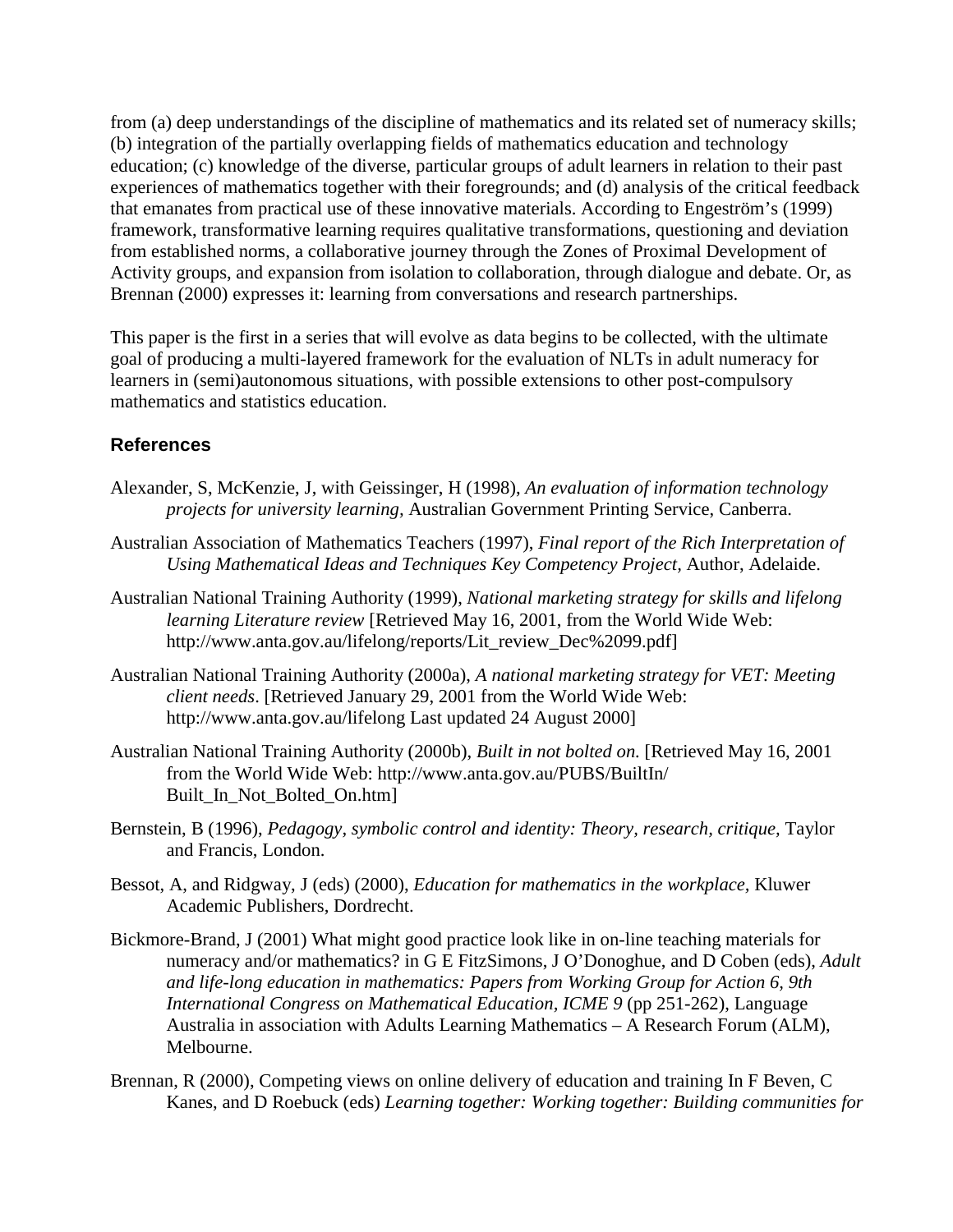*the 21st century Proceedings of the 8th Annual International Conference on Post-Compulsory Education and Training* (Vol 1), (pp 200-208), Centre for Learning and Work Research, Griffith University, Brisbane.

- Brennan, R, McFadden, M, and Law, E (2001), *Review of research: All that glitters is not gold: Online delivery of education and training,* National Centre for Vocational Education Research, Adelaide.
- Buckingham, E A (1997), *Specific and generic numeracies of the workplace: How is numeracy learnt and used by workers in production industries, and what learning/working environments promote this?* Centre for Studies in Mathematics, Science, and Environmental Education, Deakin University, Burwood, Vic.
- Coben, D, O'Donoghue, J, and FitzSimons, G E (eds) (2000), *Perspectives on adults learning mathematics: Research and practice,* Kluwer Academic Publishers, Dordrecht.
- Engeström, Y (1999), Expansive learning at work: Toward an activity-theoretical reconceptualization, Keynote address in Changing practice through research: Changing research through practice *Proceedings of the 7th Annual International Conference on Post-Compulsory Education and Training,* Centre for Learning and Work Research, Griffith University, Brisbane.
- European Union (EU)(2000), *A memorandum on lifelong learning Commission staff working paper* Commission of the European Communities, Brussels. [Retrieved 5 February, 2001, from the World Wide Web: http://europa.eu.int/comm/education/life/memoen.pdf]
- Evans, J (2000), *Adults' mathematical thinking and emotions: A study of numerate practices*. Routledge Falmer, London.
- Falk, I, and Millar, P (2001), *Review of research: Literacy and numeracy in vocational education and training,* National Centre for Vocational Education Research, Adelaide.
- Felix, U (2001), A multivariate analysis of students' experience of web based learning *Australian Journal of Educational Technology,* Vol 17, No 1, pp 21-36.
- FitzSimons, G E (2000), *Mathematics in the Australian VET Sector: Technologies of power in practice,* Unpublished doctoral dissertation, Monash University, Victoria.
- FitzSimons, G E (2001), Is there a role for mathematical disciplinarity in productive learning for the workplace? *Studies in Continuing Education* Vol 23, No 2, pp 261-276.
- FitzSimons, G E (in press), *What counts as mathematics? Technologies of power in adult and vocational education.* [manuscript submitted to Kluwer Academic Publishers]
- FitzSimons, G E, Coben, D, and O'Donoghue, J (in press), Lifelong mathematics education, in A J Bishop, K Clements, C Keitel, J Kilpatrick, and F Leung (eds) 2nd *International handbook of mathematics education,* Kluwer Academic Publishers, Dordrecht.
- FitzSimons, G E and Godden, G L (2000), Review of research on adults learning mathematics In D Coben, J O'Donoghue, and G E FitzSimons (eds) *Perspectives on adults learning mathematics: Research and practice* (pp 13-45), Kluwer Academic Publishers, Dordrecht.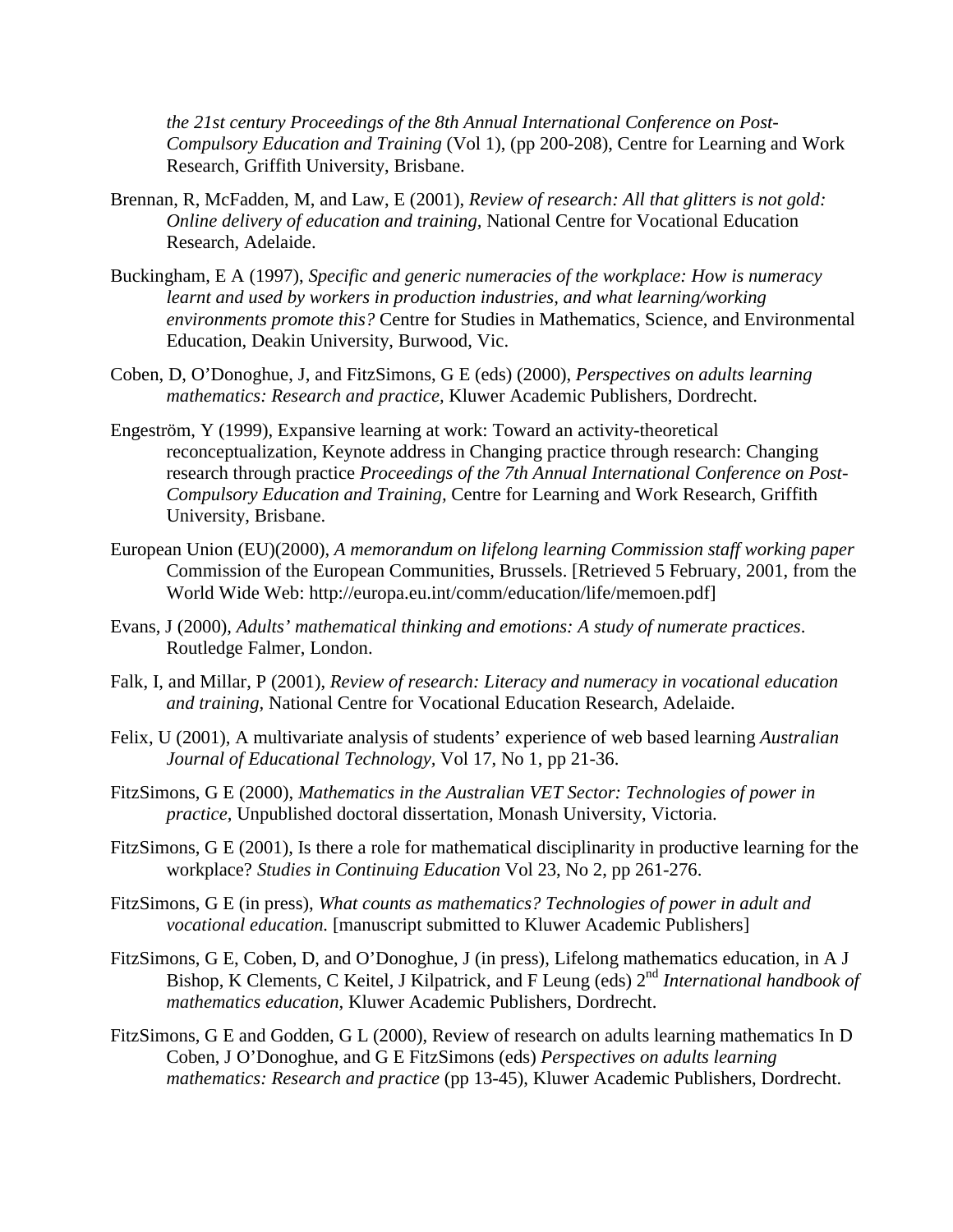- FitzSimons, G E, O'Donoghue, J, and Coben, D (eds) (2001), *Adult and life-long education in mathematics: Papers from Working Group for Action 6, 9th International Congress on Mathematical Education, ICME 9,* Language Australia in association with Adults Learning Mathematics – A Research Forum (ALM), Melbourne.
- Galbraith, P L, and Haines, C (1998), Disentangling the nexus: Attitudes to mathematics and technology in a computer learning environment *Educational Studies in Mathematics,* Vol 36, No 3, pp 275-290.
- Harper, B, Hedberg, J, Bennett, S, and Lockyer, L (2000), *Review of research: The online experience: The state of Australian on-line education and training practices,* National Centre for Vocational Education Research, Adelaide.
- Kearns, P (2001), *Review of research: Generic skills for the new economy,* National Centre for Vocational Education Research, Adelaide.
- Klein, M (2000). Is there more to numeracy than meets the eye? Stories of socialisation and subjectification in school mathematics, in J. Bana & A. Chapman (eds), *Mathematics education beyond 2000, Proceedings of the 23rd Annual Conference of the Mathematics Education Research Group of Australasia (Vol. 1)* (pp. 72-78) MERGA, Perth.
- Lagrange, J-B (2000), L'intégration d'instruments informatiques dans l'enseignement: Une approche par les techniques *Educational Studies in Mathematics*, Vol 43, No 1, pp 1-30.
- Noss, R, Hoyles, C, and Pozzi, S (1998), *ESRC end of award report: Towards a mathematical orientation through computational modelling project,* Mathematical Sciences Group, Institute of Education, University of London, London.
- Pickard, P, and Cock, S (1997), Flexible mathematics at university, in *ALM-3: Proceedings of the Third Annual Conference of Adults Learning Mathematics A Research Forum* (pp 123- 134), Goldsmiths College, University of London, London.
- Sanguinetti, J, and Hartley, R (2000), *Building literacy and numeracy into training A synthesis of recent research into the effects of integrating literacy and numeracy into training packages,* Adult Literacy and Numeracy Australian Research Consortium, Melbourne.
- Steen, L A (ed) (2001), *Mathematics and democracy The case for quantitative literacy,* National Council on Education and the Disciplines, Washington, DC.
- Trouche, L (2000), La parabole du gaucher et de la casserole à bec verseur: Étude des processus d'apprentissage dans un environnement de calculatrices symboliques, *Educational Studies in Mathematics*, Vol 41, No 3, pp 239-264.
- TWIN (1999), *TWIN description* [Retrieved September 7, 1999, from the World Wide Web: http://www.fi.uu.nl/twin/en/description.html]
- United Nations Educational, Scientific and Cultural Organization (UNESCO) (1997), *The agenda for the future* [Retrieved February 2, 2001, from the World Wide Web: http://www.unesco.org/education/uie/confintea/agendeng.htm]
- Vanhille, B and D'Halluin, C (1997), A flexible training system for adults returning to mathematics, in G E FitzSimons (ed) *Adults returning to study mathematics: Papers from Working Group*